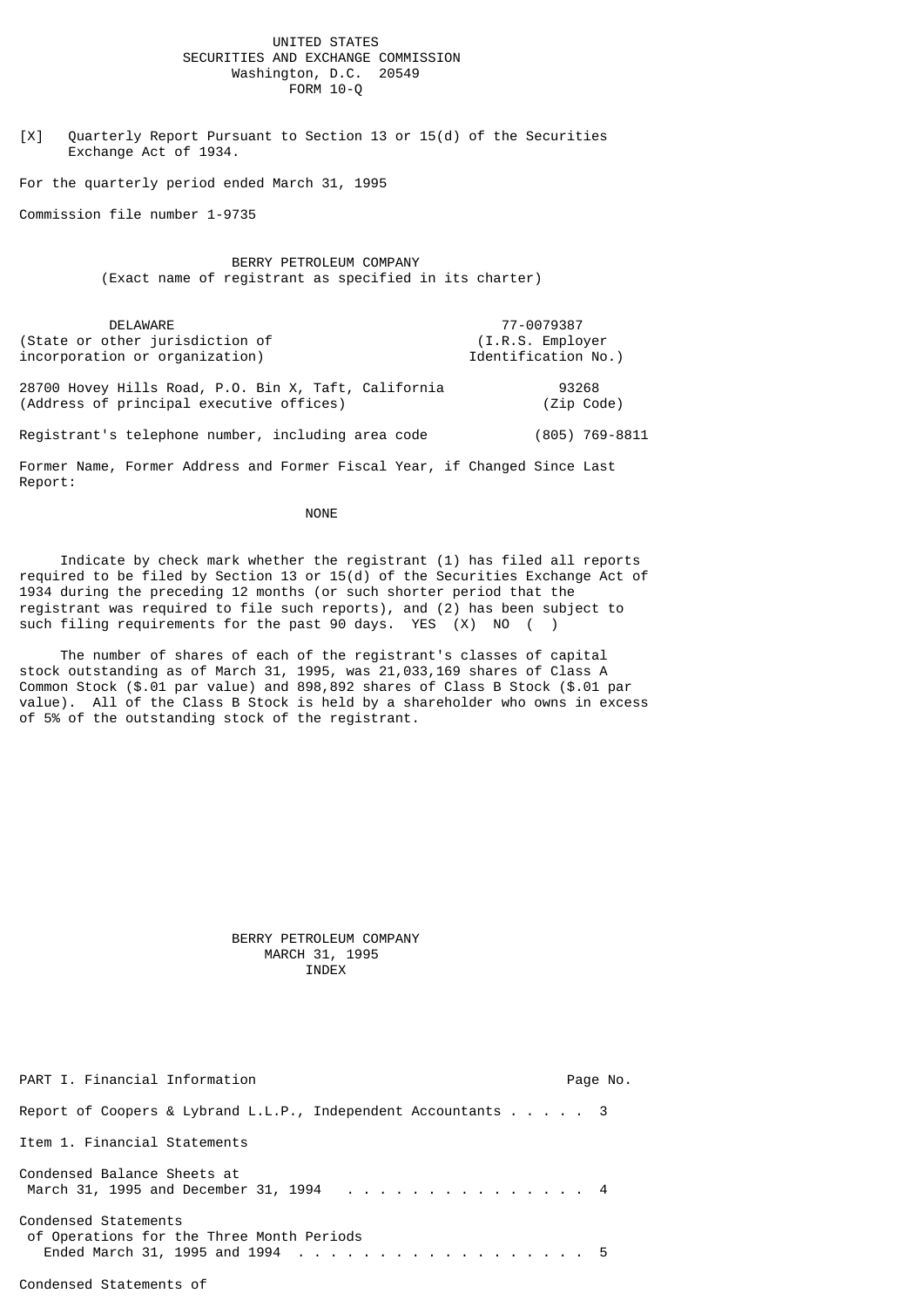| Cash Flows for the Three Month Periods                                                             |
|----------------------------------------------------------------------------------------------------|
|                                                                                                    |
| Notes to Condensed Financial Statements 7                                                          |
| Item 2. Management's Discussion and Analysis<br>of Financial Condition and Results of Operations 8 |
| PART II, Other Information                                                                         |
| Item 6. Exhibits and Reports on Form 8-K 11                                                        |
|                                                                                                    |

2

REPORT OF INDEPENDENT ACCOUNTANTS

To the Board of Directors Berry Petroleum Company

We have reviewed the accompanying condensed balance sheet of Berry Petroleum Company as of March 31, 1995, and the condensed statements of operations and of cash flows for the three month periods ended March 31, 1995 and 1994. These interim financial statements are the responsibility of the Company's management.

We conducted our review in accordance with standards established by the American Institute of Certified Public Accountants. A review of interim financial information consists principally of applying analytical review procedures to financial data and making inquiries of persons responsible for financial and accounting matters. It is substantially less in scope than an audit in accordance with generally accepted auditing standards, the objective of which is the expression of an opinion regarding the financial statements taken as a whole. Accordingly, we do not express such an opinion.

Based on our review, we are not aware of any material modifications that should be made to the accompanying condensed financial statements for them to be in conformity with generally accepted accounting principles.

/s/ COOPERS & LYBRAND L.L.P.

COOPERS & LYBRAND L.L.P. Los Angeles, California May 5, 1995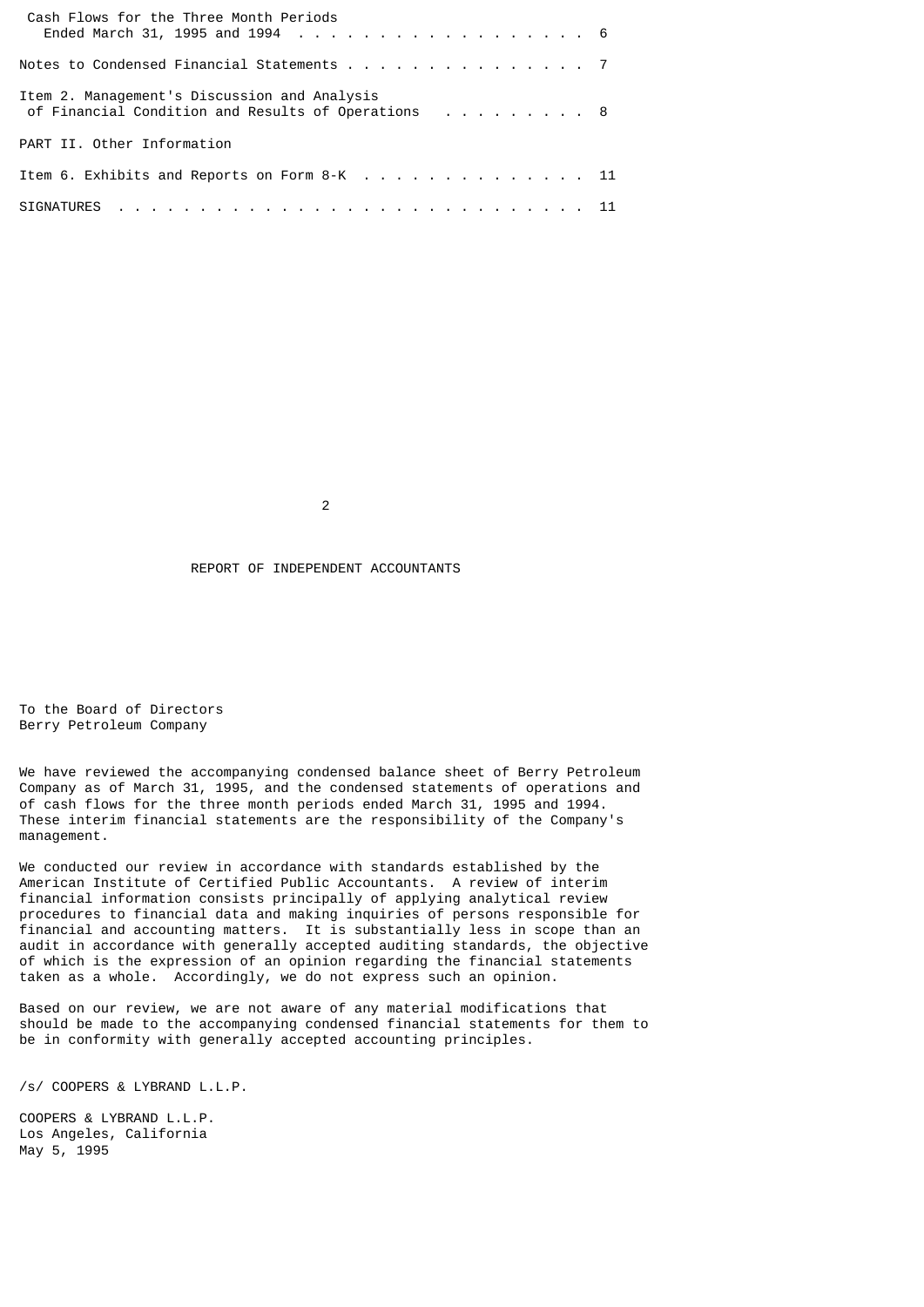# BERRY PETROLEUM COMPANY Part I. Financial Information Item I. Financial Statements Condensed Balance Sheets (In Thousands Except Share Information)

|                                                                                         | March 31,<br>1995<br>(Unaudited) | December 31,<br>1994 |
|-----------------------------------------------------------------------------------------|----------------------------------|----------------------|
| <b>ASSETS</b>                                                                           |                                  |                      |
| Current Assets:                                                                         |                                  |                      |
| Cash and cash equivalents                                                               | \$<br>11,492                     | \$<br>7,466          |
| Short-term investments - available for sale                                             | 23,289                           | 27,617               |
| Accounts receivable                                                                     | 7,643                            | 9,471                |
| Deferred income taxes                                                                   | 3,027                            | 3,315                |
| Prepaid expenses and other                                                              | 882                              | 1,073                |
| Total current assets                                                                    | 46,333                           | 48,942               |
| Oil and gas properties (successful efforts                                              |                                  |                      |
| basis), buildings and equipment, net                                                    | 67,960                           | 66,915               |
| Other assets                                                                            | 2,472                            | 2,397                |
|                                                                                         | 116,765<br>\$                    | 118, 254<br>\$       |
|                                                                                         | ===========                      | ===========          |
| LIABILITIES AND SHAREHOLDERS' EQUITY                                                    |                                  |                      |
| Current liabilities:                                                                    |                                  |                      |
| Accounts payable                                                                        | \$<br>4,329                      | 6,032<br>\$          |
| Accrued liabilities-oil spill                                                           | 2,766                            | 2,946                |
| -other                                                                                  | 1,724                            | 1,691                |
| Total current liabilities                                                               | 8,819                            | 10,669               |
| Deferred income taxes                                                                   | 19,297                           | 18,953               |
| Shareholders' equity:                                                                   |                                  |                      |
| Preferred stock, \$.01 par value; 2,000,000 shares<br>authorized; no shares outstanding |                                  |                      |
| Capital stock, \$.01 par value;                                                         |                                  |                      |
| Class A Common Stock, 50,000,000 shares authorized;                                     |                                  |                      |
| 21,033,169 shares issued and outstanding at March 31,                                   |                                  |                      |
| 1995 and December 31, 1994                                                              | 210                              | 210                  |
| Class B Stock, 1,500,000 shares authorized;                                             |                                  |                      |
| 898,892 shares issued and outstanding                                                   |                                  |                      |
| (liquidation preference of \$899)                                                       | 9                                | 9                    |
| Capital in excess of par value                                                          | 52,852                           | 52,852               |
| Retained earnings                                                                       | 35,578                           | 35,561               |
| Total shareholders' equity                                                              | 88,649                           | 88,632               |
|                                                                                         | 116,765                          | 118,254<br>æ.        |
|                                                                                         | ===========                      | ===========          |

The accompanying notes are an integral part of these financial statements.

4

 BERRY PETROLEUM COMPANY Part I. Financial Information Item I. Financial Statements Condensed Statements of Operations Three Month Periods Ended March 31, 1995 and 1994 (In Thousands Except Per Share Data) (Unaudited)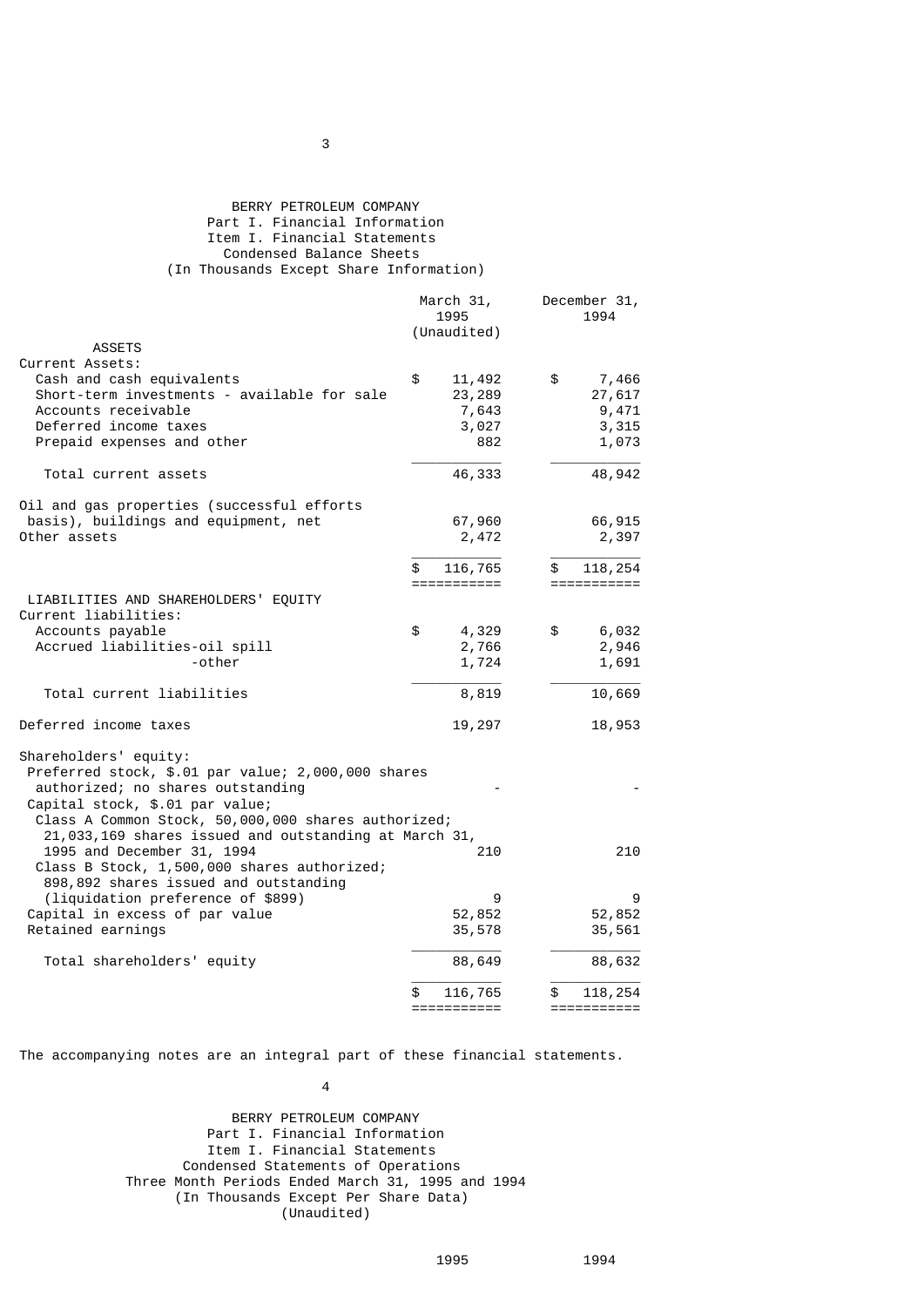| Revenues:                                                  |                          |             |
|------------------------------------------------------------|--------------------------|-------------|
| Sales of oil and gas                                       | \$<br>10,439             | \$<br>7,158 |
| Interest and other income, net                             | 548                      | 407         |
|                                                            | 10,987                   | 7,565       |
| Expenses:                                                  |                          |             |
| Operating costs                                            | 4,860                    | 4,080       |
| Depreciation, depletion and amortization                   | 1,701                    | 1,880       |
| Exploratory dry hole costs                                 | 43                       | 1,369       |
| General and administrative                                 | 1,116                    | 1,437       |
|                                                            | 7,720                    | 8,766       |
| Income (loss) before income taxes                          | 3,267                    | (1, 201)    |
| Provision (benefit) for income taxes                       | 1,057                    | (603)       |
|                                                            |                          |             |
| Net income (loss)                                          | \$<br>2,210<br>========= | \$<br>(598) |
| Net income (loss) per share                                | \$<br>. 10<br>========== | (.03)       |
| Weighted average number of<br>shares of capital stock used |                          |             |
| to calculate earnings per share                            | 21,932                   | 21,932      |
| Cash dividends per share                                   | . 10<br>=======          | \$<br>. 10  |
|                                                            |                          |             |

The accompanying notes are an integral part of these financial statements.

 $\sim$  5  $\sim$  5  $\sim$  5  $\sim$  5  $\sim$  5  $\sim$  5  $\sim$  5  $\sim$  5  $\sim$  5  $\sim$  5  $\sim$  5  $\sim$  5  $\sim$  5  $\sim$  5  $\sim$  5  $\sim$  5  $\sim$  5  $\sim$  5  $\sim$  5  $\sim$  5  $\sim$  5  $\sim$  5  $\sim$  5  $\sim$  5  $\sim$  5  $\sim$  5  $\sim$  5  $\sim$  5  $\sim$  5  $\sim$  5  $\sim$  5  $\sim$ 

# BERRY PETROLEUM COMPANY Part I. Financial Information Item 1. Financial Statements Condensed Statements of Cash Flows Three Month Periods Ended March 31, 1995 and 1994 (In Thousands) (Unaudited)

|                                                                                                                                                           | 1995             | 1994               |
|-----------------------------------------------------------------------------------------------------------------------------------------------------------|------------------|--------------------|
| Cash flows from operating activities:<br>Net income (loss)<br>Adjustments to reconcile net income (loss) to<br>net cash provided by operating activities: | \$<br>2,210      | \$<br>(598)        |
| Depletion, depreciation and amortization<br>Exploratory dry hole costs                                                                                    | 1,701            | 1,824<br>1,322     |
| Other, net                                                                                                                                                | 343              | 11                 |
| Net working capital provided by operating<br>activities                                                                                                   | 4,254            | 2,559              |
| Decrease in accounts receivable,<br>prepaid expenses and other                                                                                            | 2,308            | 3,777              |
| Decrease in current liabilities                                                                                                                           | (1, 850)         | (6, 004)           |
| Net cash provided by operating activities                                                                                                                 | 4,712            | 332                |
| Cash flows from investing activities:                                                                                                                     |                  |                    |
| Capital expenditures                                                                                                                                      | (2,821)          | (1, 134)           |
| Purchase of short-term investments<br>Maturities of short-term investments                                                                                | (1,000)<br>5,328 | (7, 969)<br>12,064 |
| Net cash provided by investing                                                                                                                            |                  |                    |
| activities                                                                                                                                                | 1,507            | 2,961              |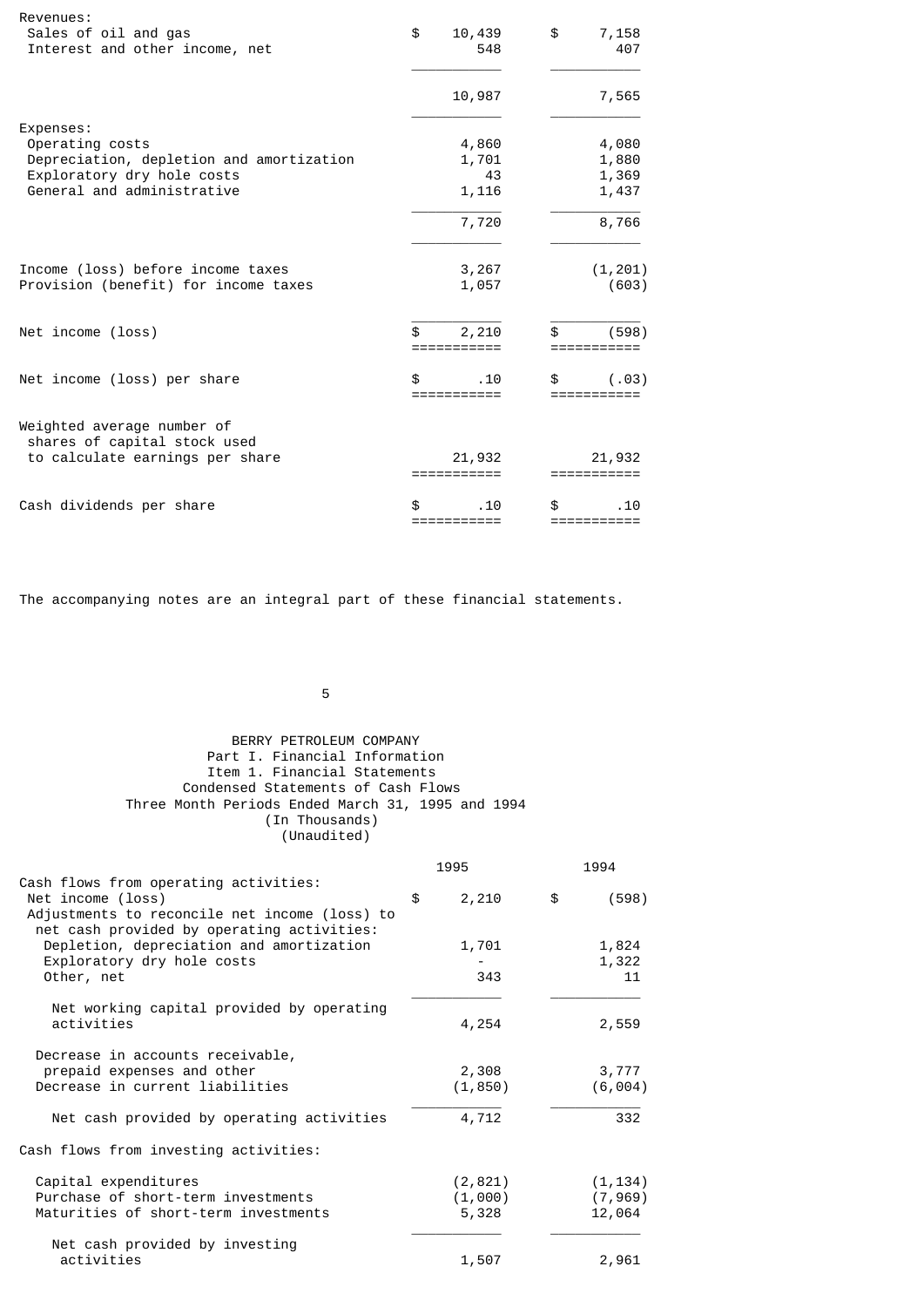#### Cash flows from financing activities:

| Dividends paid                                                          | (2, 193)     | (2, 195)     |
|-------------------------------------------------------------------------|--------------|--------------|
| Net cash used in financing activities                                   | (2, 193)     | (2, 195)     |
| Net increase in cash and cash equivalents                               | 4,026        | 1,098        |
| Cash and cash equivalents at beginning of year                          | 7,466        | 9,457        |
| Cash and cash equivalents at end of period                              | \$<br>11,492 | \$<br>10,555 |
| Supplemental disclosures of cash flow information:<br>Income taxes paid | \$<br>200    | \$           |

The accompanying notes are an integral part of these financial statements.

 $\sim$  6

### BERRY PETROLEUM COMPANY Part 1. Financial Information Item 1. Financial Statements Notes to Condensed Financial Statements March 31, 1995 (Unaudited)

1. All adjustments which are, in the opinion of management, necessary for a fair presentation of the Company's financial position at March 31, 1995 and December 31, 1994 and results of operations and cash flows for the three month periods ended March 31, 1995 and 1994 have been included. All such adjustments are of a normal recurring nature. The results of operations and cash flows are not necessarily indicative of the results for a full year.

2. The accompanying unaudited financial statements have been prepared on a basis consistent with the accounting principles and policies reflected in the December 31, 1994 financial statements. The December 31, 1994 Form 10-K should be read in conjunction herewith. The year-end condensed balance sheet was derived from audited financial statements, but does not include all disclosures required by generally accepted accounting principles.

3. The Company went to trial in April 1993 before the U.S. Tax Court on certain unresolved federal tax issues. These issues arose from the Company's 1987 through 1989 tax years. The Company is awaiting the outcome of this case which may also impact future years. The Company believes that adequate accruals have been made for all years.

4. On December 25, 1993, the Company experienced a crude oil spill on its PRC 735 State lease located in the West Montalvo field in Ventura County, California. The spill required clean-up of the area directly around the pipe as well as the nearby ocean and an agricultural runoff pond. Working closely with the United States Coast Guard, the California Department of Fish and Game, and other regulatory agencies, the Company substantially completed the clean-up of the spill in January 1994. Certain United States and State of California governmental authorities have been investigating the circumstances surrounding the spill and related liability issues. The Company negotiated a resolution of the state criminal investigation for a total of \$600,000 in August 1994. There is no final resolution regarding potential civil and federal criminal penalties, if any, at this time.

 Management believes the Company has an adequate amount of insurance coverage for the majority of the costs associated with the spill and has received preliminary coverage letters from its insurance carriers tendering coverage, subject to certain reservations. Definitive determination will not become known until some time in the future. The Company estimates the total cost of the spill, net of insurance reimbursement, to be a minimum of \$3.3 million and a maximum of \$5.1 million. Since no other amount in the range is more likely to occur, the minimum amount was expensed by the Company (\$1.3 million in the second quarter of 1994 and \$2 million in 1993). The costs incurred and estimated to be incurred in connection with the spill not yet paid by the Company are included in accounts payable and accrued liabilities at March 31, 1995, and the probable remaining minimum insurance reimbursement is included in accounts receivable. As of March 31, 1995, the Company had received approximately \$7.4 million under its insurance coverage as reimbursement for costs incurred and paid by the Company associated with the spill.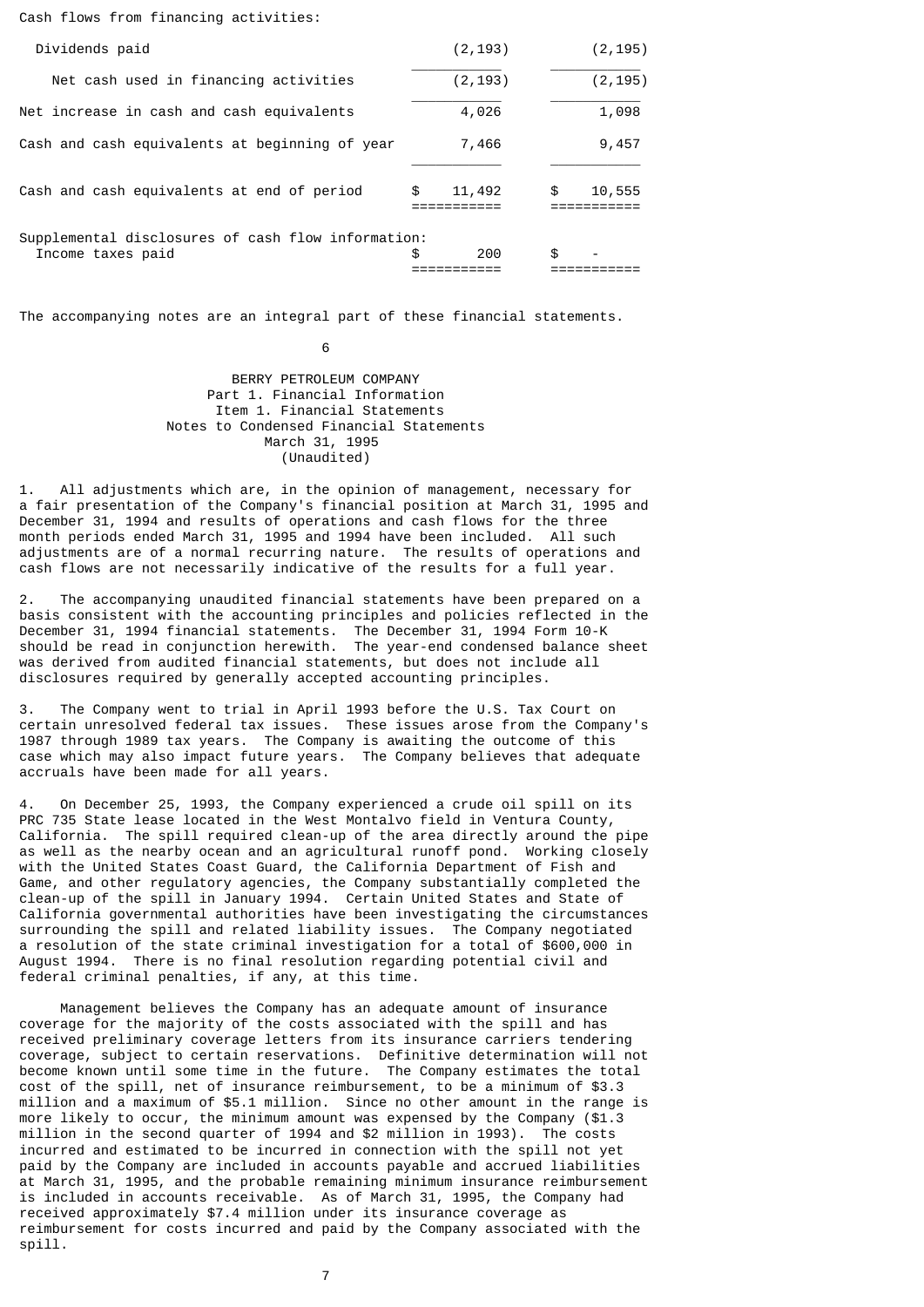## BERRY PETROLEUM COMPANY Part 1. Financial Information Item 2. Management's Discussion and Analysis of Financial Condition and Results of Operations

## Results of Operations

 The Company had net income of \$2.2 million for the first three months of 1995, or \$.10 per share, up 47% from net income of \$1.5 million, or \$.07 per share, in the fourth quarter of 1994, and up significantly from a net loss of \$.6 million, or \$.03 per share, for the first three months of 1994.

# Three Months Ended

|                                | Mar 31,<br>1995 | Dec 31,<br>1994 | Mar 31,<br>1994 |
|--------------------------------|-----------------|-----------------|-----------------|
| Net Production BOE per day     | 8,927           | 9,326           | 8,820           |
| Average Sales Price per BOE    | \$13.02         | \$12.78         | \$8.86          |
| Operating Costs per BOE        | \$6.05          | \$6.99          | \$5.17          |
| Depreciation/Depletion per BOE | \$1.95          | \$1.76          | \$2.09          |

 Operating income from producing operations increased 18% and 186% to \$4 million in the 1995 period from \$3.4 million and \$1.4 million earned in the three months ended December 31 and March 31, 1994, respectively.

 This improvement in operating income in the latter two periods was primarily a result of higher oil prices and improved production levels compared to the first three months of 1994. The posted price for the Company's 13 degree API gravity crude oil was approximately \$12.50 per barrel at January 1, 1995 and has improved to its present level of approximately \$15 per barrel. The average posted price for the first quarter of 1995 of \$12.94 per barrel compared to an average of approximately \$8.75 per barrel during the first three months of 1994 and \$12.65 in the fourth quarter of 1994.

 Oil and gas production of 8,927 BOE/day in the first quarter of 1995 was down from 9,326 BOE/day in the fourth quarter of 1994 and slightly higher than the 8,820 BOE/day produced in the first three months of 1994. The decline in production from the fourth quarter was caused by two primary factors. First, the Earl Chauvin #1 well, which was producing approximately 9 MMCF/day of natural gas and 300 barrels/day of condensate, began producing water in February 1995. The well, in which the Company owns a 25% working interest, was reperforated in a lower zone in April and is presently producing approximately 1.6 MMCF/day of natural gas and 34 barrels/day of condensate. Also contributing to the decline in production were the heavy rains in California in 1995, which caused a significant production curtailment from the Company's Montalvo leases due to flooding, and a delay in well servicing on many wells.

 In January 1995 the Company commenced an extensive development program on its Midway-Sunset properties, including the development of the Alpine lease purchased in December 1994. As of April 19, 1995, production has increased to approximately 9,360 BOE/day due primarily to the drilling of 26 development wells and increased steaming activities on the Company's Midway-Sunset properties. In addition, the Company completed the workover and return to production of a number of wells on its Montalvo properties.

<u>8. Album - Andre Stein and Barbara and Barbara and Barbara and Barbara and Barbara and Barbara and Barbara and B</u>

 Operating costs per BOE in the first three months of 1995 of \$6.05 were down 13% from \$6.99 in the three months ended December 31, 1994, but up 17% from \$5.17 in the three months ended March 31, 1994. During the first three months of 1994, the Company had shut in a number of marginal wells, reduced all employees' salaries by 10% and curtailed all nonessential projects due to low oil prices. In addition, the PRC 735 lease in the Montalvo field was shut in during the first quarter of 1994 due to an oil spill, and the PRC 1466 lease was shut down from January 1994 until July 1994. In late 1994, the Company reinstated employees' salaries to the prior levels and repaired and returned to production certain marginal wells which contributed to higher operating costs in the fourth quarter of 1994 and the first quarter of 1995. Steam costs, which represent the largest component of operating costs, were higher in the latter two periods compared to the first three months of 1994 due primarily to higher crude oil prices which directly increase the contractual steam price paid by the Company.

 Depreciation, depletion and amortization (DD&A) of \$1.95 per BOE was 7% lower than the \$2.09 per BOE incurred in the first three months of 1994 due primarily to a 1994 impairment writedown resulting in a lower depreciable basis of the Company's property and equipment. DD&A in the first three months of 1995 was 11% higher than the \$1.76 per BOE incurred in the three months ended December 31, 1994 due primarily to a higher depreciable basis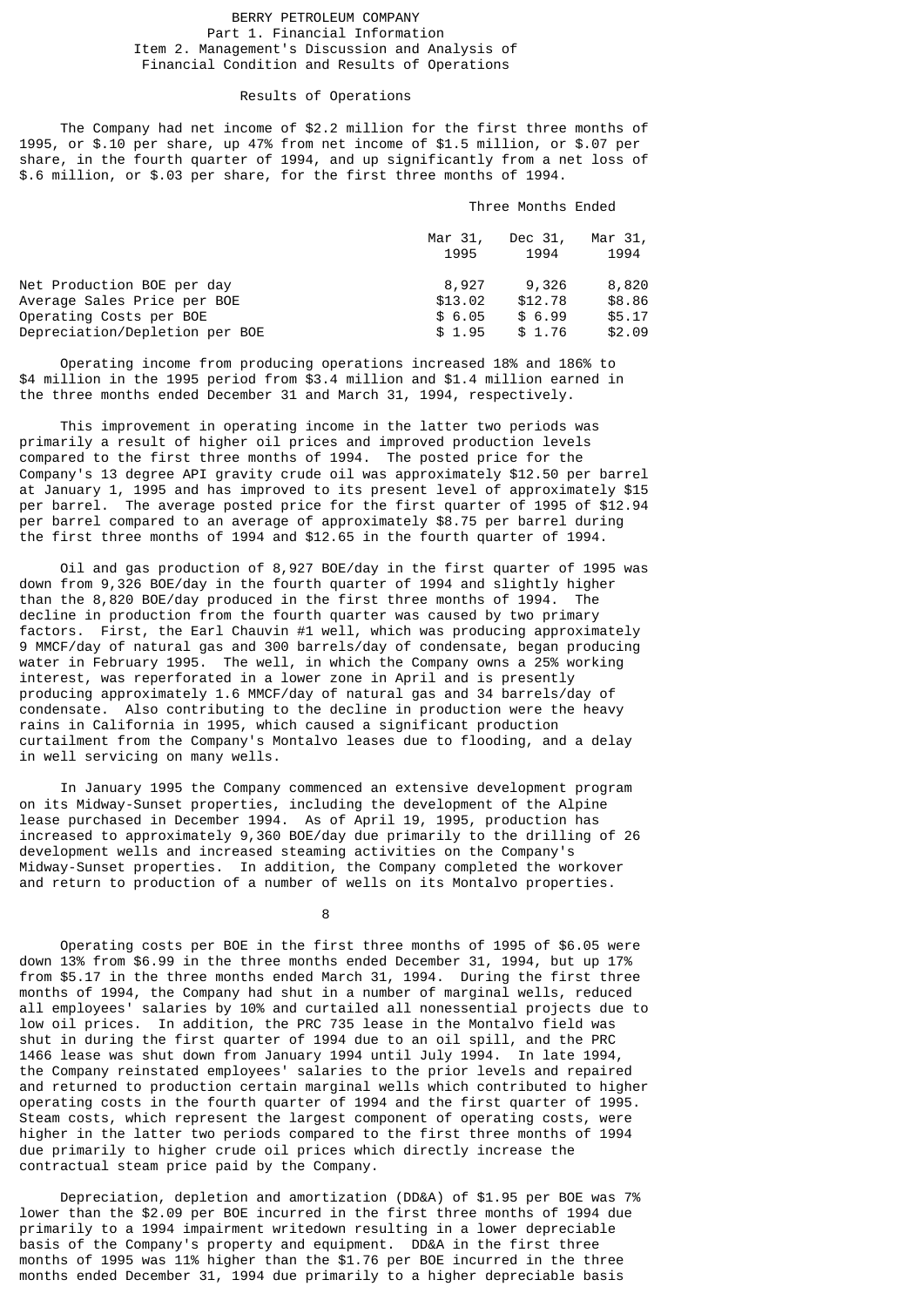resulting from continuing development of the Company's producing properties.

 The Company suspended its blending operations in December 1993 due to the high cost of natural gasoline, the improved demand for the Company's heavy crude oil, and the narrowing margin between the posted price of the blended crude oil and the heavy crude oil. The Company did not blend any oil in 1994 or the first quarter of 1995. Blending operations may resume in the future, as warranted by market conditions.

 The Company recorded exploratory dry hole costs of \$43,000 in the first three months of 1995 which compared to \$.2 million in the three months ended December 31, 1994 and \$1.4 million in the three months ended March 31, 1994. The costs in the first three months of 1994 related primarily to a well drilled in Texas in which the Company owned a 25% working interest.

 Interest income of \$.5 million earned in the first three months of 1995 was comparable to the \$.5 million earned in the fourth quarter of 1994, but 60% higher than the \$.3 million earned in the first three months of 1994. This increase was a direct result of the increase in interest rates which began in early 1994.

 General and administrative expenses were \$1.1 million in the first three months of 1995, down 21% from the \$1.4 million incurred in both the three months ended December 31 and March 31, 1994 due primarily to lower payroll related costs.

 The Company's effective tax rate was 32% in the 1995 three month period compared to tax benefits of 50% in the first three months of 1994 and 42% for the year ended December 31, 1994. The most important difference between the 1994 and 1995 rates, compared to the statutory rates, was the impact of certain tax benefits, primarily enhanced oil recovery credits and percentage depletion, as applied to the pre-tax losses.

9

## Liquidity and Capital Resources

 Working capital at March 31, 1995 was \$37.5 million, down from \$38.3 million at December 31, 1994 and \$39.6 million at March 31, 1994. Working capital provided by operations of \$4.3 million was 65% higher than the \$2.6 million provided in the first three months of 1994. Cash was used for capital expenditures of \$2.8 million and to pay dividends of \$2.2 million during the 1995 period.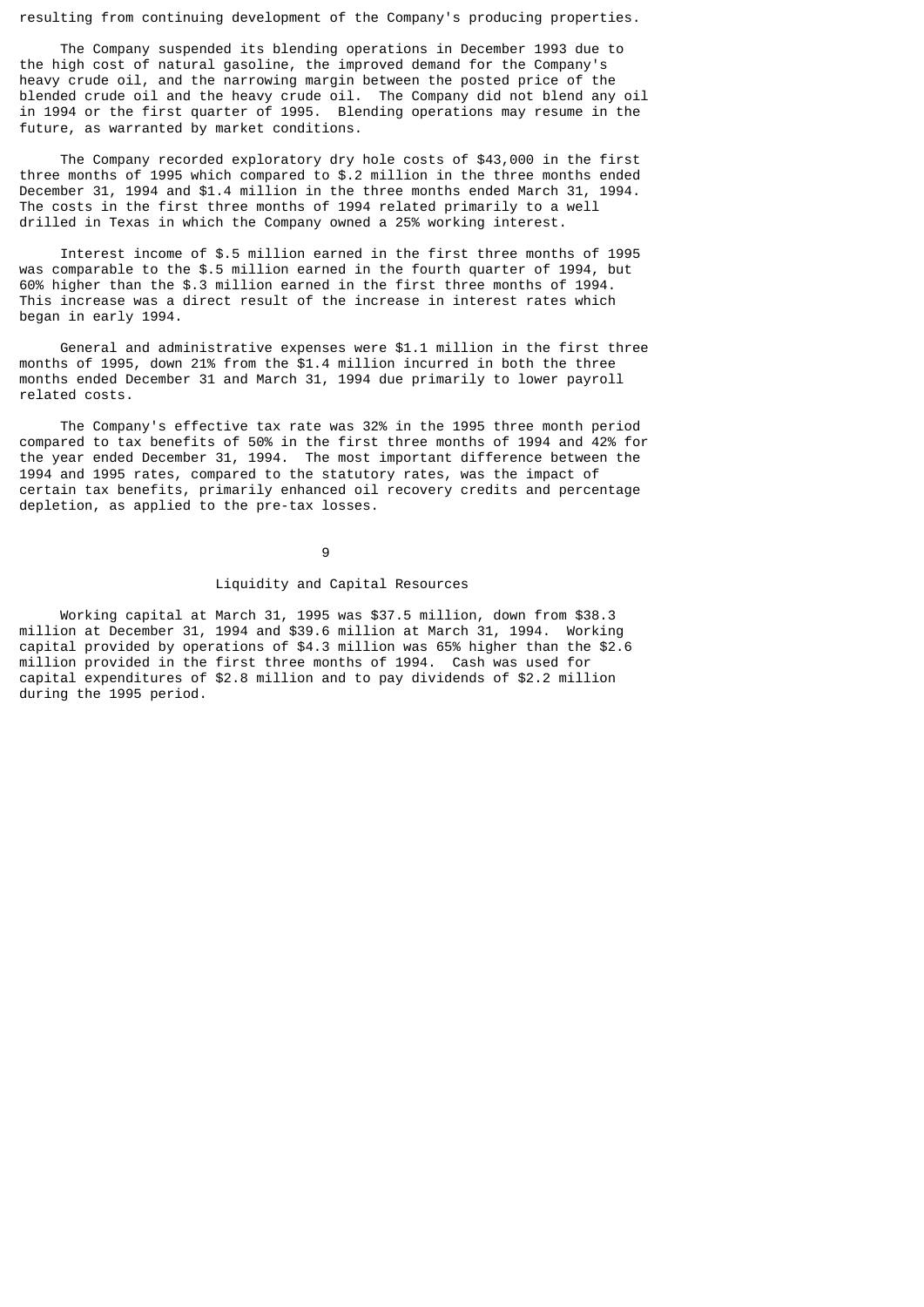# BERRY PETROLEUM COMPANY Part II. Other Information

Item 6. Exhibits and Reports on Form 8-K

Exhibit 15 - Accountants' Awareness Letter

\_\_\_\_\_\_\_\_\_\_\_\_\_\_\_\_\_\_\_\_\_\_\_\_\_\_\_\_\_\_\_\_\_\_\_\_\_\_\_\_

\_\_\_\_\_\_\_\_\_\_\_\_\_\_\_\_\_\_\_\_\_\_\_\_\_\_\_\_\_\_\_\_\_\_\_\_\_\_\_\_

\_\_\_\_\_\_\_\_\_\_\_\_\_\_\_\_\_\_\_\_\_\_\_\_\_\_\_\_\_\_\_\_\_\_\_\_\_\_\_\_

SIGNATURES

 Pursuant to the requirements of the Securities Exchange Act of 1934, the Registrant has duly caused this report to be signed on its behalf by the undersigned thereunto duly authorized.

BERRY PETROLEUM COMPANY

/s/ Jerry V. Hoffman

Jerry V. Hoffman President and Chief Executive Officer

/s/ Ralph J. Goehring

Ralph J. Goehring Chief Financial Officer (Principal Financial Officer)

/s/ Donald A. Dale

Donald A. Dale Controller (Principal Accounting Officer)

Date: May 10, 1995

 $11$ 

EXHIBIT 15. ACCOUNTANTS AWARENESS LETTER

| COOPERS          | 350 South Grand Avenue     | telephone (213) 356-6000 |  |
|------------------|----------------------------|--------------------------|--|
| & LYBRAND L.L.P. | Los Angeles, CA 90071-3405 | facsimile (213) 356-6363 |  |

 $10$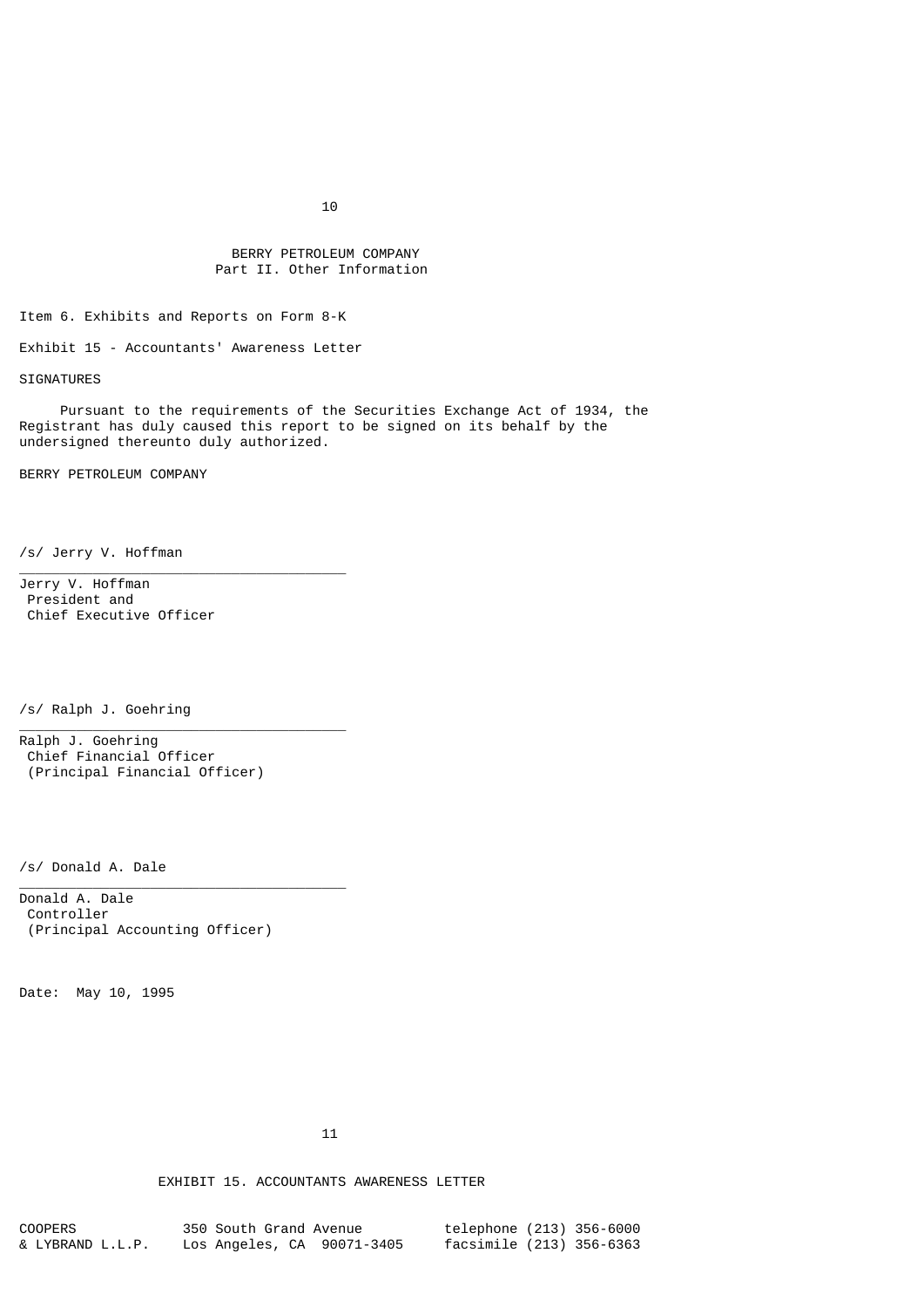May 5, 1995

Securities and Exchange Commission 450 Fifth Street, N.W. Washington D.C. 20549

Re: Berry Petroleum Company Commission File No. 1-9735

We are aware that our report dated May 5, 1995 on our review of the interim condensed financial statements of Berry Petroleum Company for the three-month period ended March 31, 1995, and included in the Company's quarterly report on Form 10-Q for the quarter then ended, is incorporated by reference in the registration statement on Form S-8 (File No. 33-23326). Pursuant to Rule 436(c) under the Securities Act of 1933, this report should not be considered a part of the registration statement prepared or certified by us within the meaning of Sections 7 and 11 of that Act.

/s/ Coopers & Lybrand L.L.P.

Coopers & Lybrand L.L.P., a registered limited liability partnership, is a member firm of Coopers & Lybrand (International)

 $12$